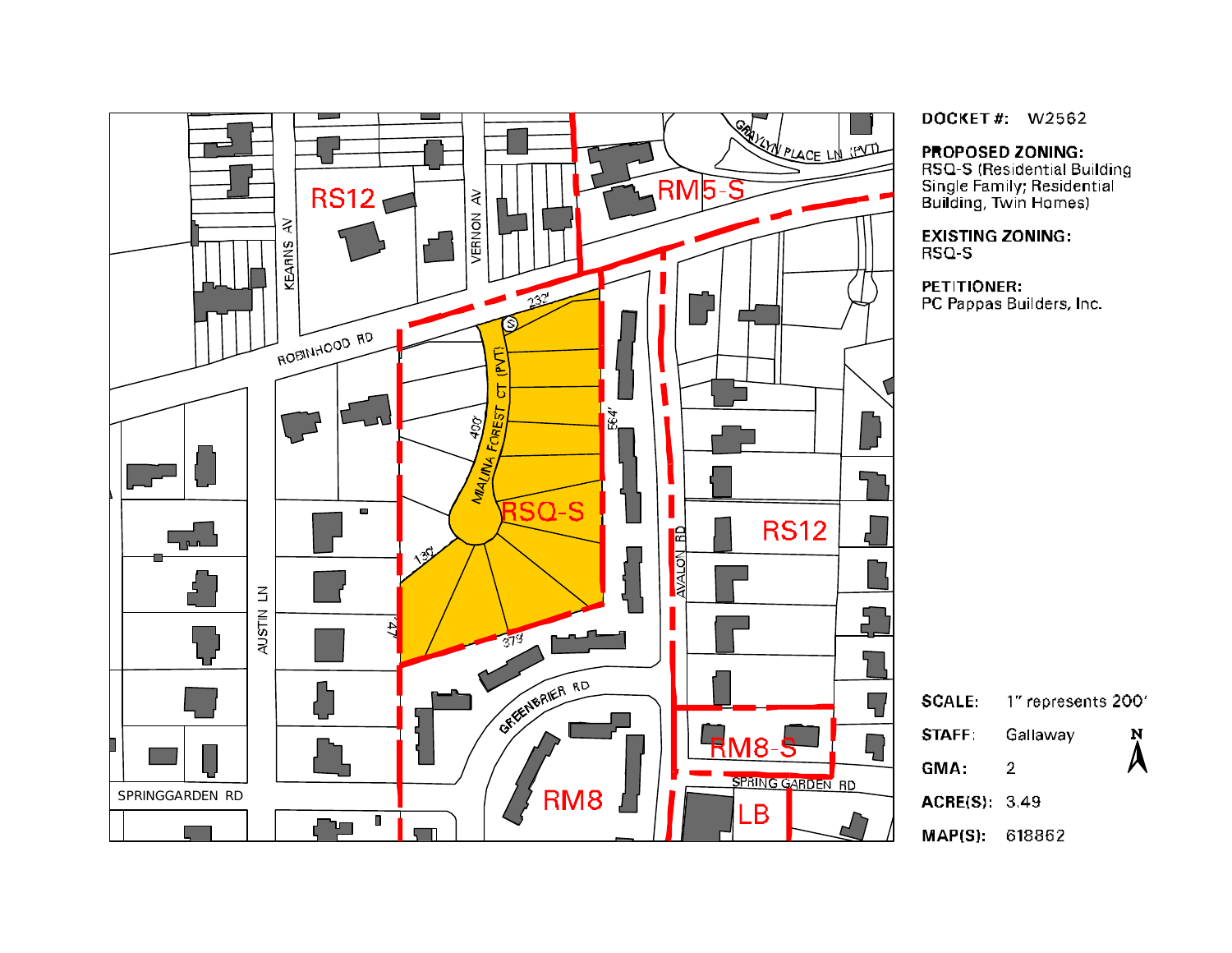July 24, 2002

P. C. Pappas Builders, Inc. 3890 Littlebrook Drive Clemmons, NC 27012

RE: ZONING MAP AMENDMENT W-2562

Dear Sirs:

The attached report of the Planning Board to the Board of Aldermen is sent to you at the request of the Aldermen. You will be notified by the City Secretary's Office of the date on which the Aldermen will hear this petition.

Sincerely,

A. Paul Norby, AICP Director of Planning

pc: City Secretary's Office, P.O. Box 2511, Winston-Salem, NC 27102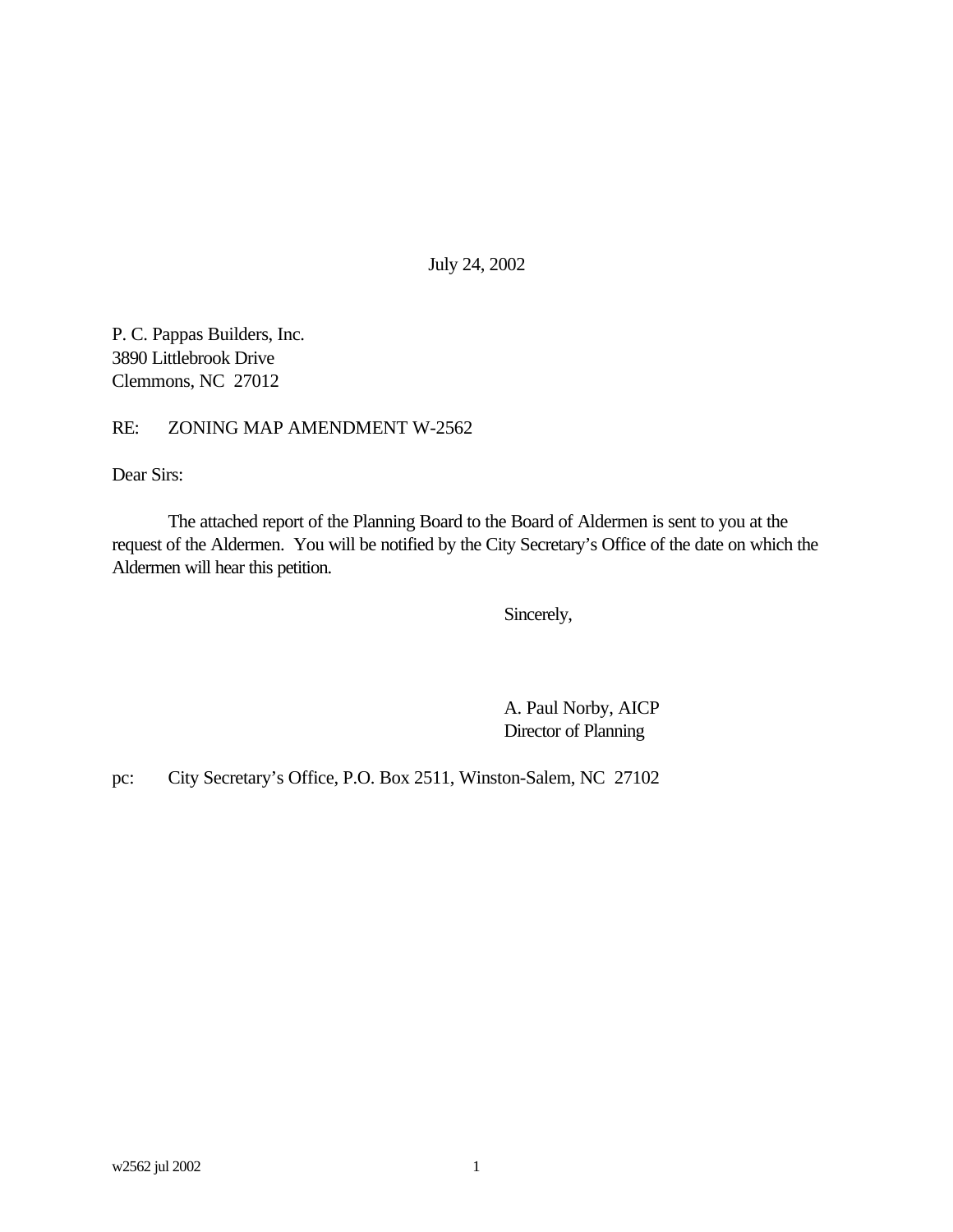# **ACTION REQUEST FORM**

| DATE:        | July 24, 2002                             |
|--------------|-------------------------------------------|
| TO:          | The Honorable Mayor and Board of Aldermen |
| <b>FROM:</b> | A. Paul Norby, AICP, Director of Planning |

# **BOARD ACTION REQUEST**:

Request for Public Hearing on zoning map amendment of P. C. Pappas Builders, Inc.

**SUMMARY OF INFORMATION**:

Zoning map amendment of P. C. Pappas Builders, Inc. from RSQ-S (Residential Building, Twin Homes) to RSQ-S (Residential Building, Single Family; and Residential Building, Twin Homes): property is located on the south side of Robinhood Road across from Vernon Avenue (Zoning Docket W-2562).

# **PLANNING BOARD ACTION**:

| <b>MOTION ON PETITION: APPROVAL</b> |                  |
|-------------------------------------|------------------|
| FOR:                                | <b>UNANIMOUS</b> |
| <b>AGAINST:</b>                     | <b>NONE</b>      |
| <b>SITE PLAN ACTION:</b>            | <b>CONFORMS</b>  |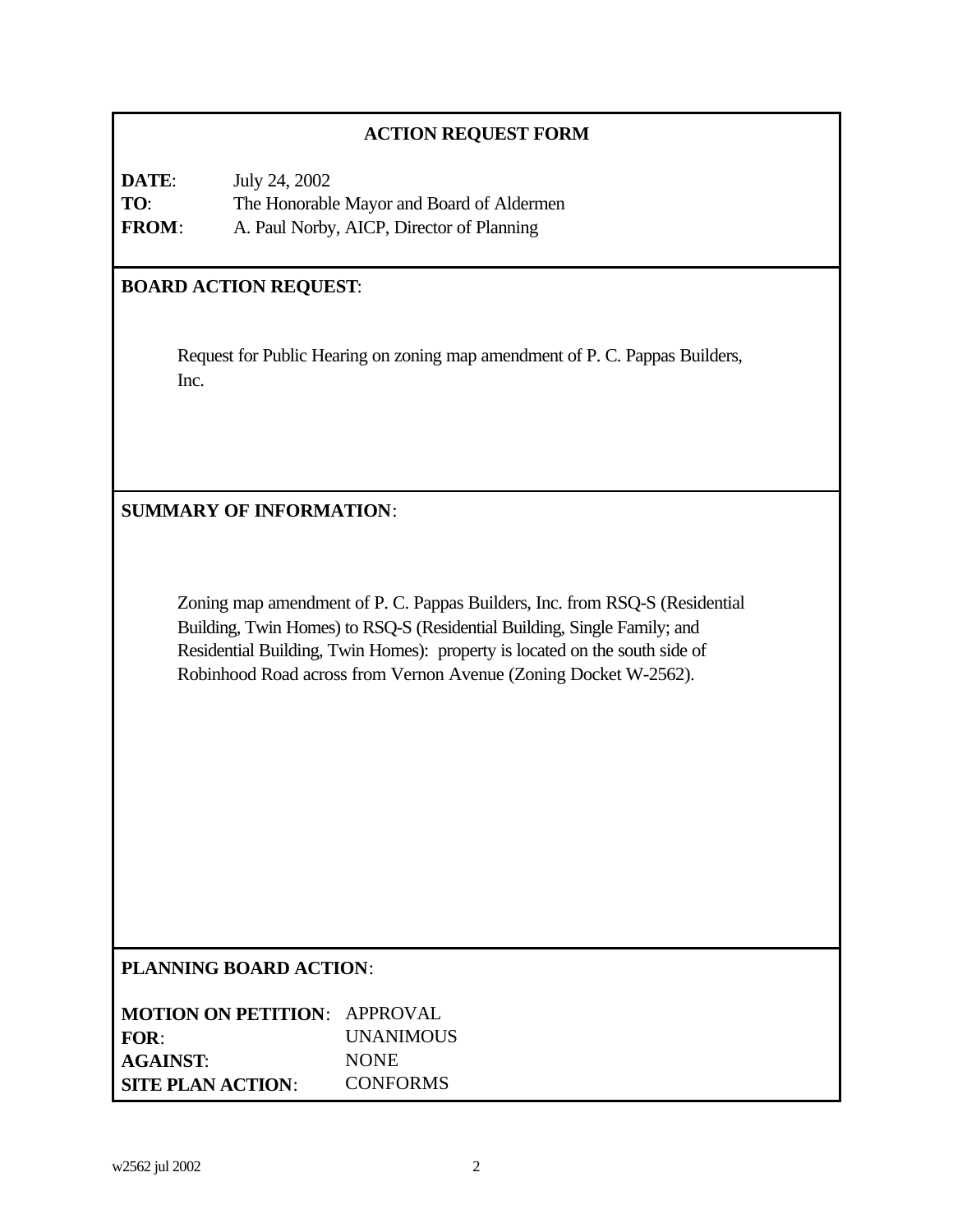#### CITY ORDINANCE - SPECIAL USE

Zoning Petition of P. C. Pappas Builders, Inc., Docket W-2562

AN ORDINANCE AMENDING THE WINSTON-SALEM CITY ZONING ORDINANCE AND THE OFFICIAL ZONING MAP OF THE CITY OF WINSTON-SALEM, N.C.

\_\_\_\_\_\_\_\_\_\_\_\_\_\_\_\_\_\_\_\_\_\_\_\_\_\_\_\_\_\_\_\_\_

BE IT ORDAINED by the Board of Aldermen of the City of Winston-Salem as follows:

Section 1. The Winston-Salem City Zoning Ordinance and the Official Zoning Map of the City

of Winston-Salem, N.C. are hereby amended by changing from RSQ-S (Residential Building, Twin

Homes) to RSQ-S (Residential Building, Single Family; and Residential Building, Twin Homes) the

zoning classification of the following described property:

Tax Block 6400, Tax Lot 1, 2, 3, 4, 5, 6, 7, 8, 9, 10, A, C

Section 2. This Ordinance is adopted after approval of the site plan entitled Turnberry and

identified as Attachment "A" of the Special Use District Permit issued by the Board of Aldermen the

day of \_\_\_\_\_\_\_\_\_\_\_\_\_\_\_\_\_\_\_\_\_\_, to P. C. Pappas Builders, Inc..

Section 3. The Board of Aldermen hereby directs the issuance of a Special Use District Permit pursuant to the Zoning Ordinance of the *Unified Development Ordinances* for a development to be known as Turnberry. Said Special Use District Permit and site plan with associated documents are attached hereto and incorporated herein.

Section 4. This Ordinance shall be effective from and after its adoption.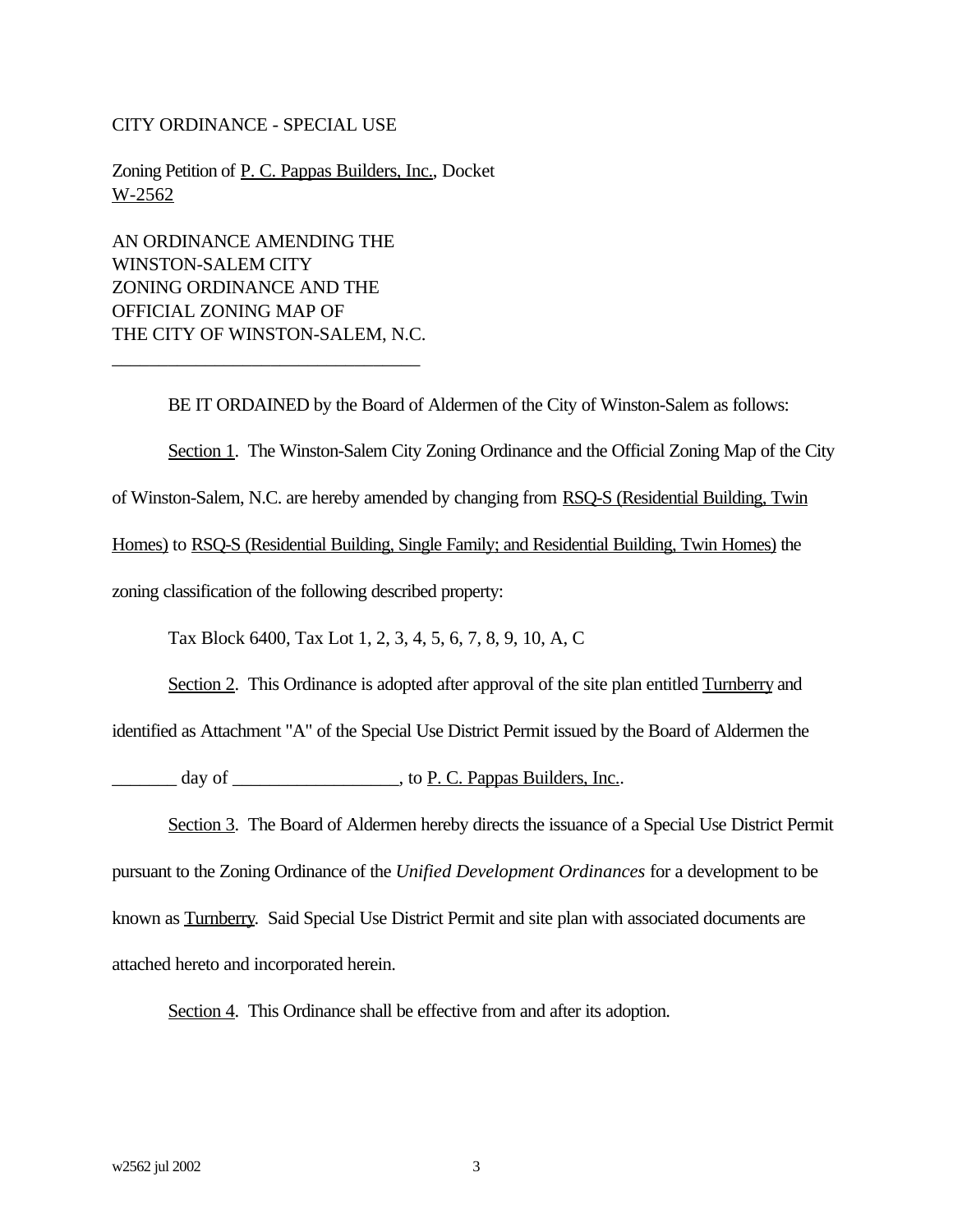#### CITY - SPECIAL USE DISTRICT PERMIT

#### SPECIAL USE DISTRICT PERMIT

Issued by the Board of Aldermen

of the City of Winston-Salem

The Board of Aldermen of the City of Winston-Salem issues a Special Use District Permit for

the site shown on the site plan map included in this zoning petition of P. C. Pappas Builders, Inc.,

(Zoning Docket  $W-2562$ ). The site shall be developed in accordance with the plan approved by the

Board and bearing the inscription: "Attachment A, Special Use District Permit for RSQ-S (Residential

Building, Single Family; and Residential Building, Twin Homes), approved by the Winston-Salem

Board of Aldermen the \_\_\_\_\_\_ day of \_\_\_\_\_\_\_\_\_\_\_\_\_\_\_\_\_\_\_\_\_, 20\_\_\_\_" and signed, provided the

property is developed in accordance with requirements of the RSO-S zoning district of the Zoning

Ordinance of the *Unified Development Ordinances*, the Erosion Control Ordinance, and other

applicable laws, and the following additional conditions be met:

#### **C PRIOR TO SIGNING FINAL PLATS**

a. As agreed to in the previous zoning case W-2369, developer shall construct a new sidewalk along the entire frontage of the property on Robinhood Road to the specifications of the Public Works Department of the City of Winston-Salem. When plans are submitted for approval to construct this new sidewalk, developer shall notify the City of the need to construct a short section of sidewalk to the east to Avalon Road to complete a sidewalk connection in this area of Robinhood Road.

#### **C OTHER REQUIREMENTS**

a. Sign shall be limited to a five (5) foot high monument type with a maximum copy area of eighteen (18) square feet. Said sign may be incorporated into a wall or other entrance structure but the sign shall not be more than five (5) feet in height.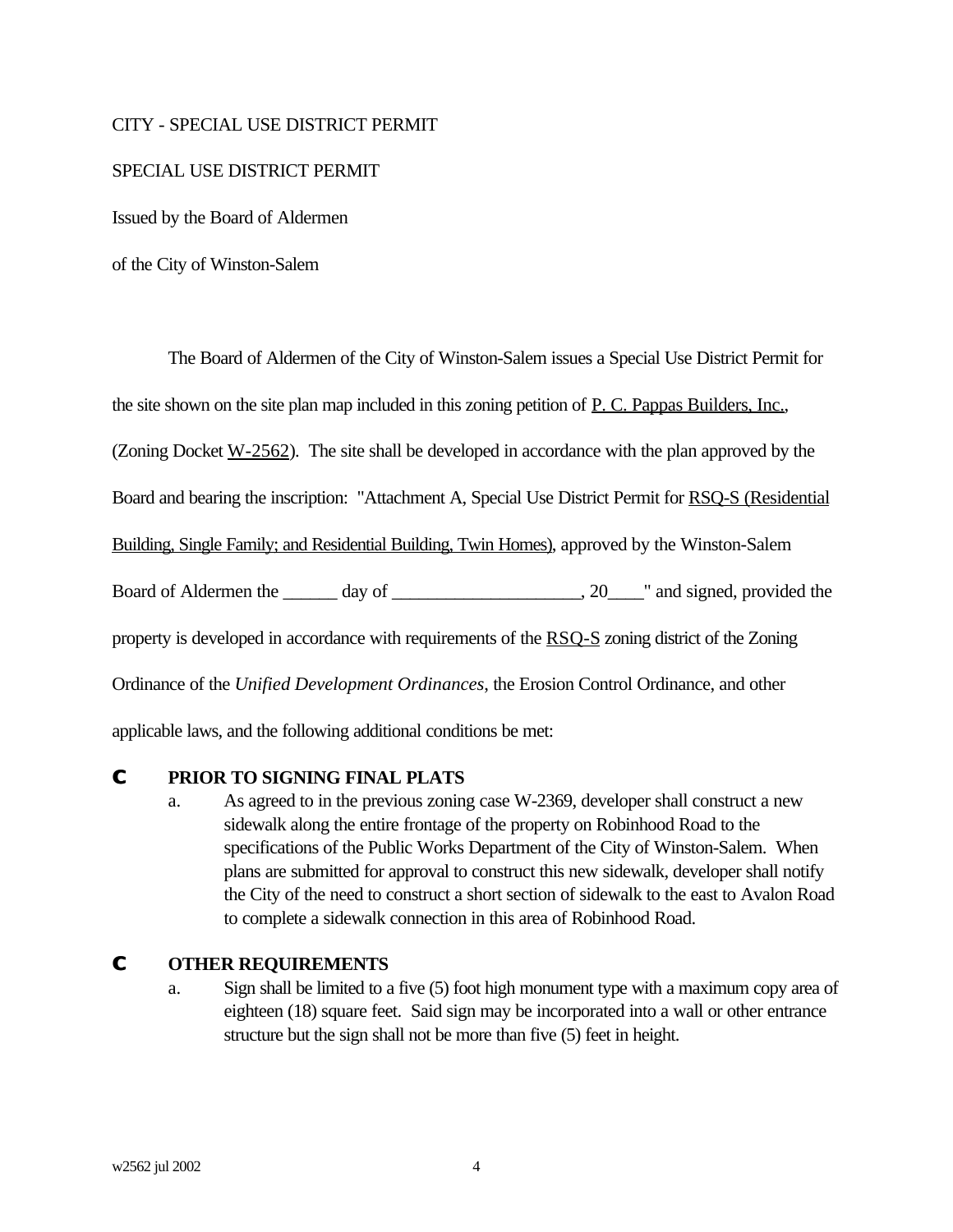# **ZONING STAFF REPORT**

**DOCKET #** W-2562 **STAFF:** Suzy Gallaway

Petitioner(s): P. C. Pappas Builders, Inc. Ownership: Same

#### **REQUEST**

From: RSQ-S Residential Single Family Quadraplex District; minimum size lot depends on use (Residential Building, Twin Homes) To: RSQ-S Residential Single Family Quadraplex District; minimum size lot depends on use (Residential Building, Twin Homes; and Residential Building, Single Family)

Both general and special use district zoning were discussed with the applicant(s) who decided to pursue the zoning as requested.

Acreage: 3.49 acres

# **LOCATION**

Street: South side of Robinhood Road, across from Vernon Avenue. Jurisdiction: City of Winston-Salem. Ward: West.

#### **SITE PLAN**

Proposed Use: Residential Building, Single Family. Square Footage: 40 foot maximum. Building Height: 1.72 units per acre. Parking: Required: 2 per unit; proposed: 2 per unit. Vehicular Use Landscaping Standards Requirements: UDO standards apply.

#### **PROPERTY SITE/IMMEDIATE AREA**

Existing Structures on Site: None, site has been prepared for residential development. Adjacent Uses:

| North - | Single family homes, zoned RS-12.                                       |
|---------|-------------------------------------------------------------------------|
| East -  | Multifamily, zoned RM-8; single family homes further east, zoned RS-12. |
| South - | Multifamily, zoned RM-8.                                                |
| West -  | Single family homes, zoned RS-12 and twin homes zoned RSQ-S.            |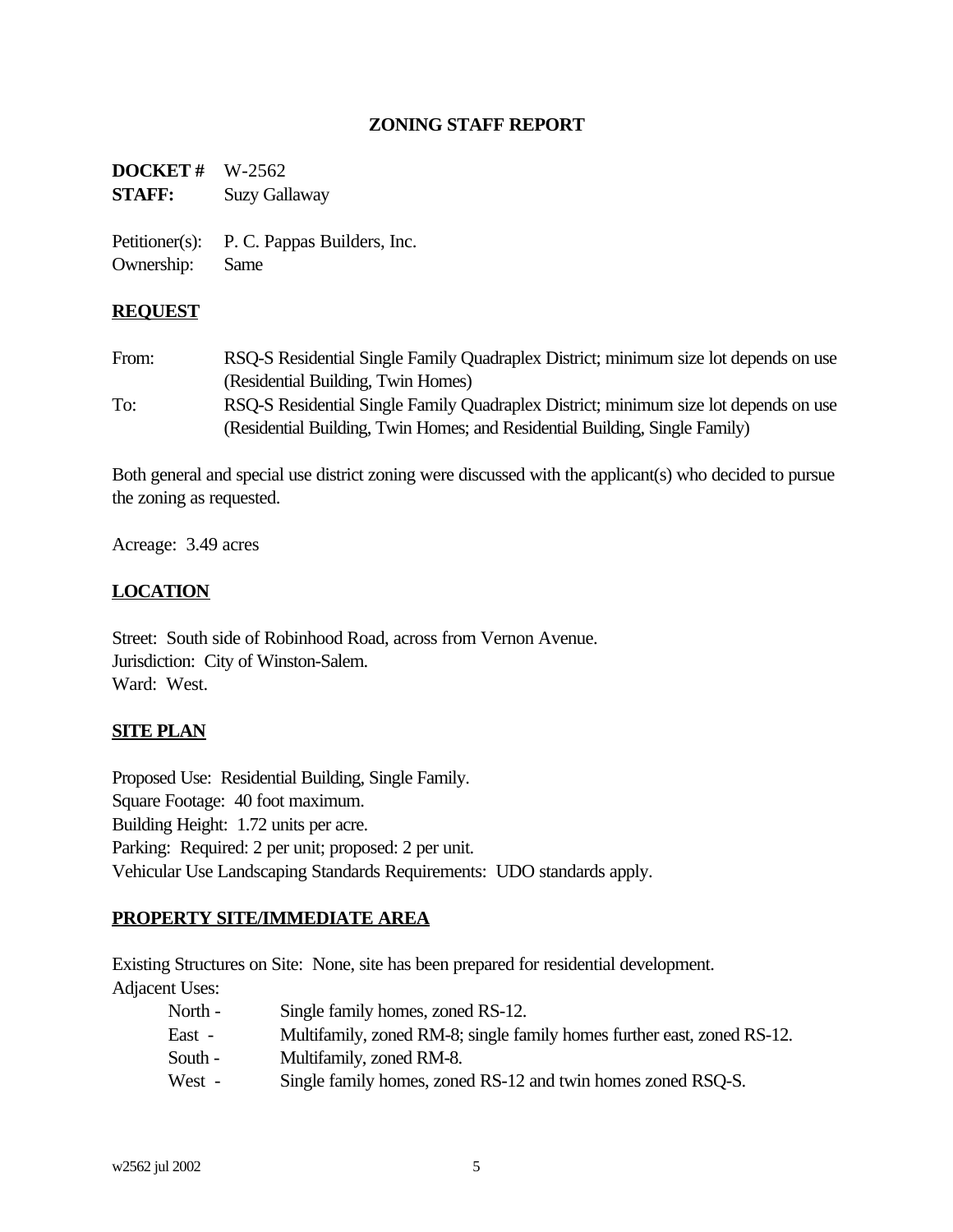# **GENERAL AREA**

Character/Maintenance: Well-maintained residential uses. Development Pace: Moderate.

# **PHYSICAL FEATURES/ENVIRONMENTAL REVIEW**

Impact on Existing Features: Site has been prepared for residential development. Topography: Site slopes down slightly from north to south. Vegetation/habitat: Grass and scattered mature trees. Watershed? Site is not within the boundaries of a water supply watershed.

#### **TRANSPORTATION**

Direct Access to Site: Robinhood Road; Avalon Road; Buena Vista Road. Street Classification: Robinhood Road - major thoroughfare; Avalon Road - collector road; Buena Vista Road - minor thoroughfare. Average Daily Traffic Count/Estimated Capacity at Level of Service D (Vehicles per Day): Robinhood Road between Buena Vista Road and Coliseum Drive = 12,000 / 16,100 Buena Vista Road between Robinhood Road and Stratford Road  $= 2.700 / 11,100$ Trip Generation/Existing Zoning: RSQ-S 10 units x 9.57 (SFR Trip Rate) = 95 Trips per Day Trip Generation/Proposed Zoning: RSQ-S 6 units x 9.57 (SFR Trip Rate) = 57 Trips per Day Sidewalks: South side of Robinhood Road, beginning at Avalon Road; east side of Avalon Road; west side of Mialina Forest Court.

Transit: Route 21 along Robinhood Road adjacent to site.

# **HISTORY**

Relevant Zoning Cases:

- 1. W-2369; RS-12 to RSQ-S (Residential Building, Twin Homes); approved February 10, 2000; current site plus additional property; 4.7 acres; Planning Board and staff recommended approval.
- 2. W-1334; R-5 to R-4-S (PRD); approved March 3, 1986; north side of Robinhood Road east of Buena Vista Road; 16.5 acres; Planning Board and staff recommended approval.
- 3. W-932; R- and R-5 to R-2-S (Dwellings; Multifamily); approved March 22, 1982; northwest corner of Robinhood Road and Coliseum Drive; 11.8 acres; Planning Board and staff recommended approval.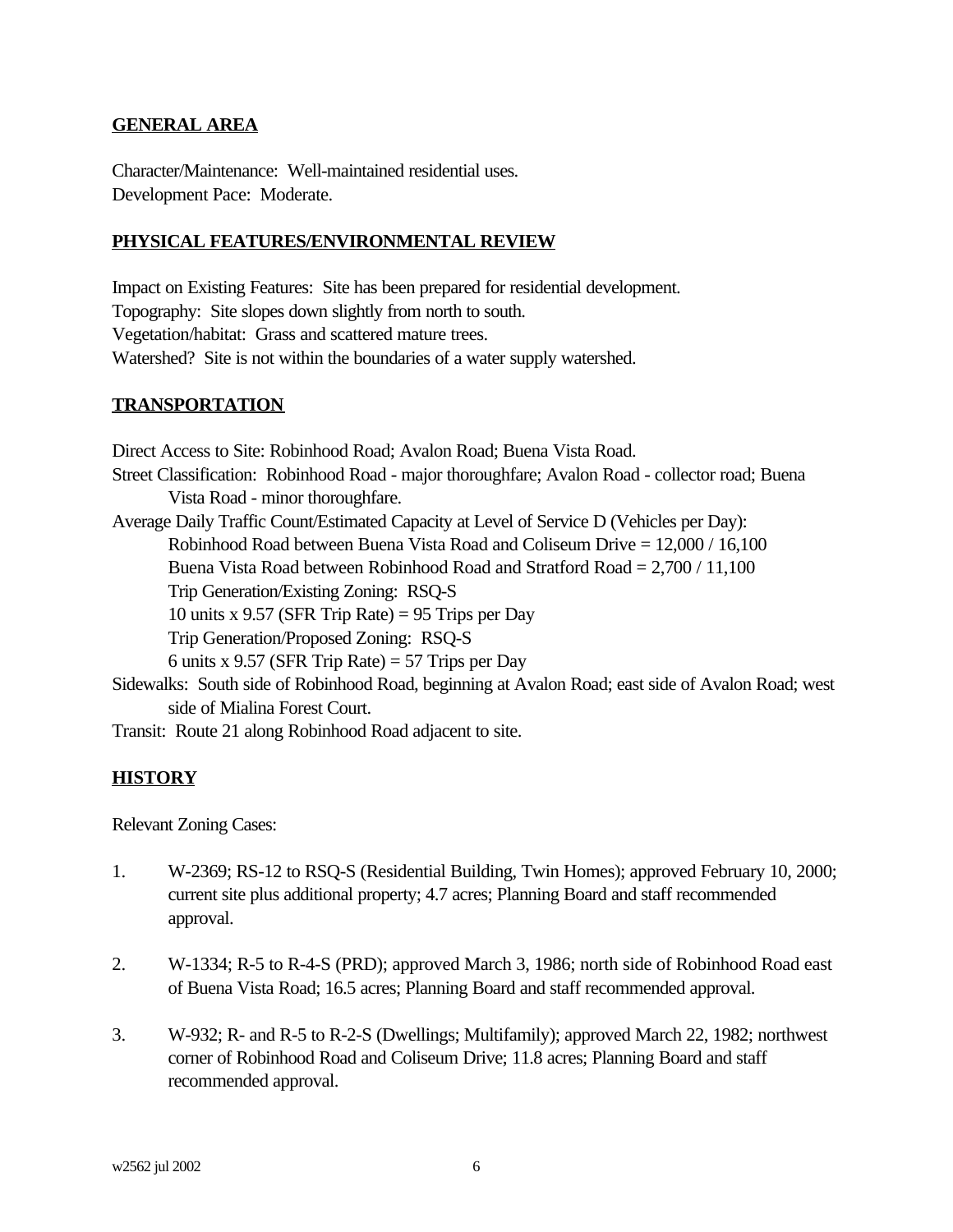4. W-866; R-5 to R-2-S (Dwellings, Multifamily); approved January 18, 1982; northeast corner of Spring Garden Road and Avalon Road; 0.56 acre; Planning Board and staff recommended approval.

# **CONFORMITY TO PLANS**

GMP Area (*Legacy*): Urban Neighborhoods (GMA 3).

- Relevant Comprehensive Plan Recommendation(s): *Legacy* recommends infill development on vacant or under-used parcels of land within the Municipal Services Area.
- Area Plan/Development Guide: The site is not within the boundaries of a development guide or an area plan.

# **ANALYSIS**

The subject rezoning request would allow for single family homes to be developed around a small culde-sac originally approved for single family home development, then later for twin home development. The proposed site plan shows six single family homes. The existing RSQ-S zoning (W-2369) allows a maximum density of 2.98 units per acre. The proposed single family homes will have a density of 1.72 units per acre.

The site is located on the south side of Robinhood Road between Austin Lane and Avalon Road. A number of mature hardwood trees are on the site. The site adjoins multifamily housing on the south and east sides and single family homes and twin homes on the west side. The land across Robinhood Road to the north is developed with a mixture of single family and attached homes.

*Legacy* recommends infill development on vacant or under-used parcels of land within the Municipal Services Area. The site is in a neighborhood which currently has a variety of housing options and the proposed density is lower than what is allowed under the existing zoning. Staff is of the opinion that the proposed zoning is in character with the area and is consistent with the recommendations of *Legacy*.

#### **FINDINGS**

- 1. The subject rezoning request would allow for single family homes to be developed around a small cul-de-sac originally approved for single family home development, and later for twin homes.
- 2. The proposed single family homes will have a density which is lower than the density allowed under the existing zoning.
- 3. The site adjoins multifamily housing on the south and east sides and single family homes on the west side.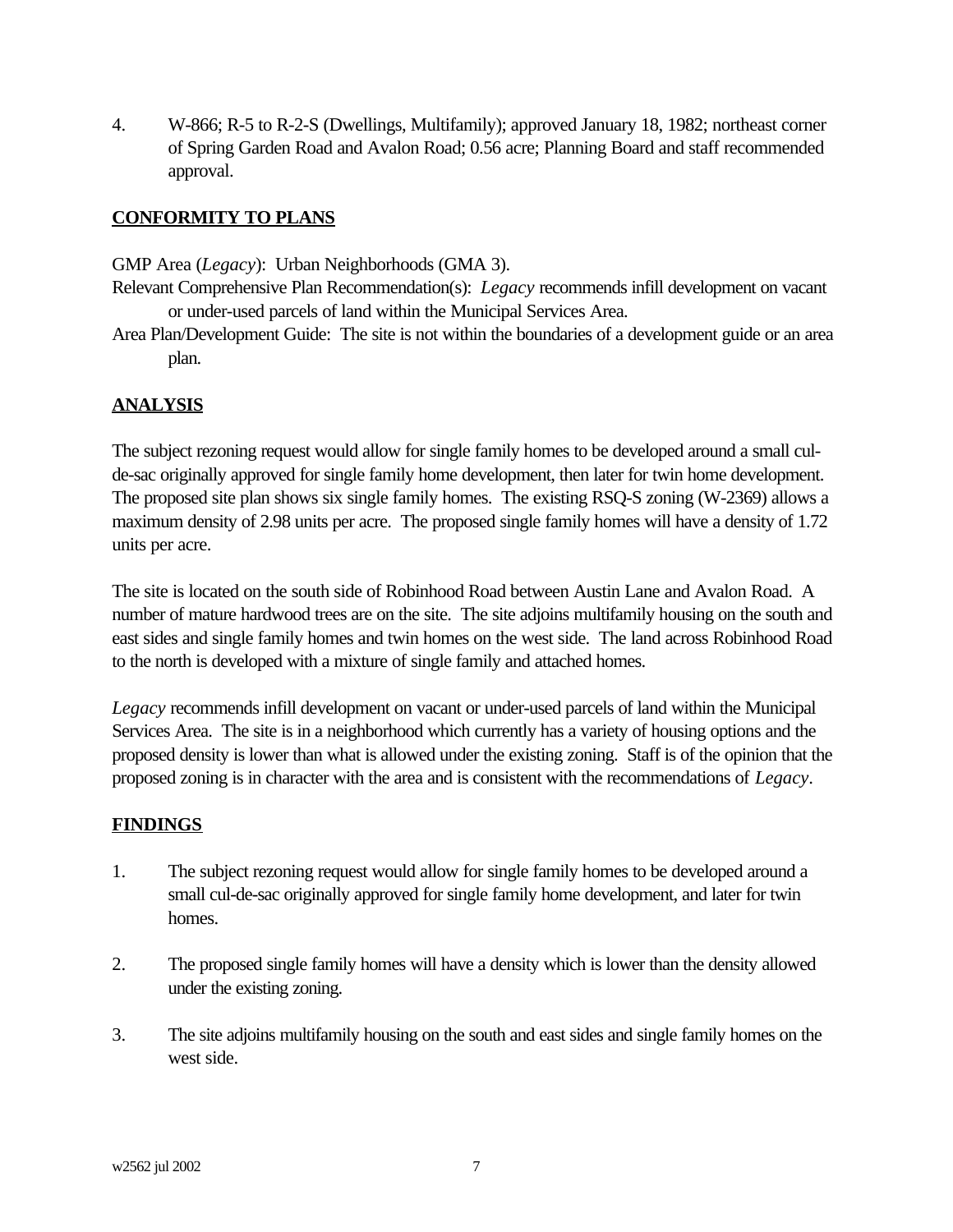4. Staff is of the opinion that the proposed zoning is in character with the area and is consistent with the recommendations of *Legacy*.

# **STAFF RECOMMENDATION**

# Zoning: **APPROVAL**.

Site Plan: Staff certifies that **the site plan meets all code requirements**, and recommends the following conditions:

# **C PRIOR TO SIGNING FINAL PLATS**

a. As agreed to in the previous zoning case W-2369, developer shall construct a new sidewalk along the entire frontage of the property on Robinhood Road to the specifications of the Public Works Department of the City of Winston-Salem. When plans are submitted for approval to construct this new sidewalk, developer shall notify the City of the need to construct a short section of sidewalk to the east to Avalon Road to complete a sidewalk connection in this area of Robinhood Road.

# **C OTHER REQUIREMENTS**

a. Sign shall be limited to a five (5) foot high monument type with a maximum copy area of eighteen (18) square feet. Said sign may be incorporated into a wall or other entrance structure but the sign shall not be more than five (5) feet in height.